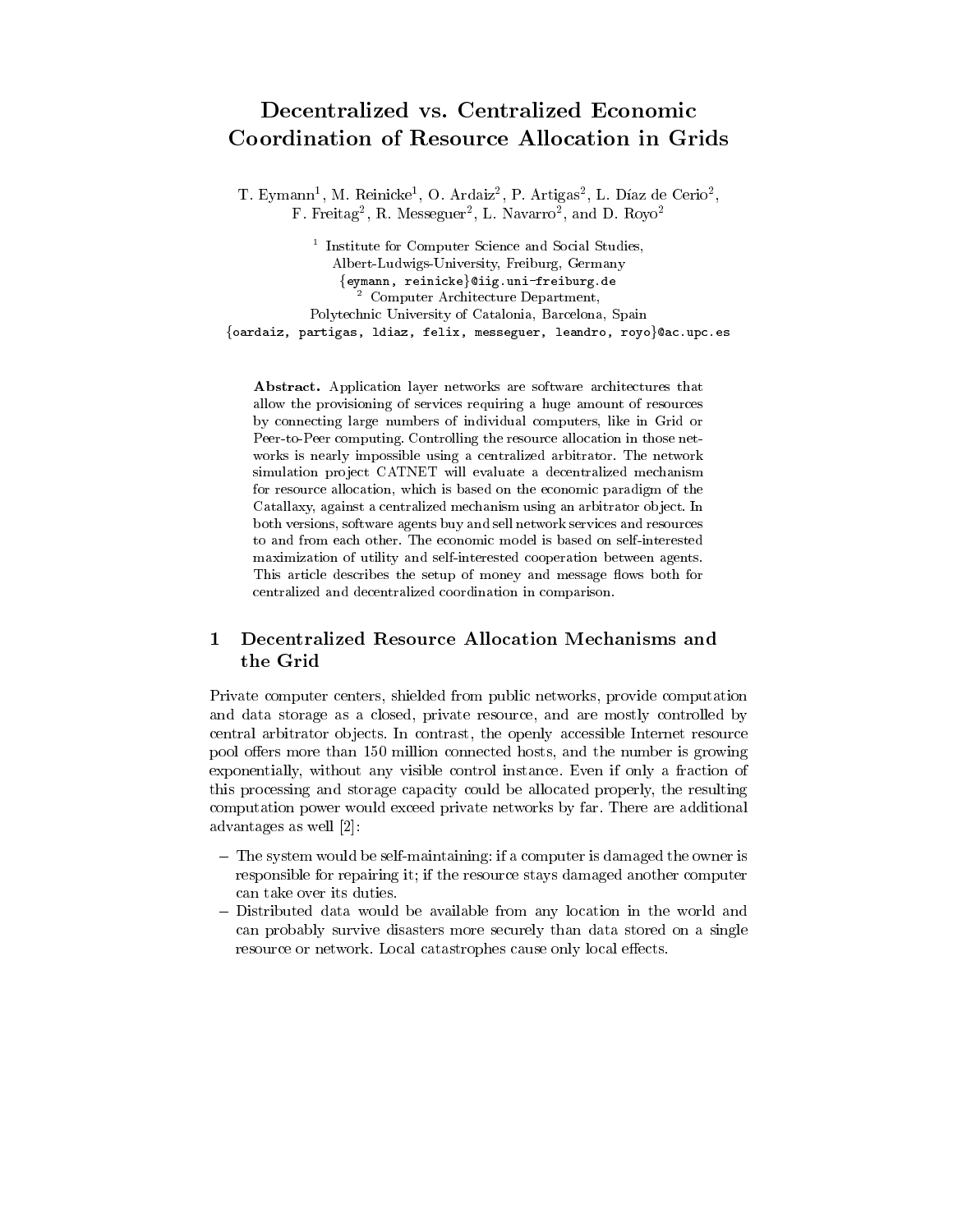$-$  The costs of using the network would be only a fraction of the costs compared to maintaining own hardware with frequent idle times Enterprises always have vast capabilities on their disposal, but only pay for the time they actually need it

Currently there exist some Internet -wide public resource infrastructures, which are called Grids and Peer-to-Peer systems. Grids are Internet accessible computational resources provided to grid users for execution of computational intensive parallel applications. Peer-to-Peer systems are end-users computer connected to the Internet which provide their computational and/or storage resources for other ends which can take advantage of  $\mathbf{A}$ provisioning of such huge amounts of resources are multicast services for global audiences, storage repositories of peta-scale data sets, or parallel computational application Such applications are executed in multiple resource locations dis tributed throughout the Internet So that all those application instances work coordinately they need to be organized forming a network on top of the Grid therefore the name Application Network

A Grid Application Network scenario would be the distributed provisioning of web services for Adobe's Acrobat (for creating PDF files) in an Akamai-like application layer network; word-processor client programs would transparently address the nearest/cheapest Acrobat service instance. The overall objective in the network would be (a) to always provide access to Acrobat service, such that a minimum number of service demands have to be rejected, and (b) to optimize network parameters such as provisioning costs and network communication

In order to keep such a network operational, service control and resource allocation mechanisms are required. However, these mechanisms are realized in existing operational large-scale distributed systems by employing a centralized coordinator instance (like an auctioneer or an arbitrator). This centralized approach has several drawbacks

A first prerequisite for a central coordination instance to work properly is that the environment does not change its state between the beginning and the end of the computation process, e.g. by "sliced" computing in discrete timeslots. Grid application networks, however, are very dynamic and fast changing systems: service demands and nodes connectivity changes are very frequent, and new different services are created and composed continuously. Dynamic grid application networks need a continuously updating coordination mechanism, which reflects the changes in the environment.

A second related property is that the coordinator should have global knowl edge on the state of the network This is mostly achieved by calculating the time steps such that actual status information from all nodes arrives safely at the coordination instance. However, if the diameter of the network grows, this approach leads to long latency times for the nodes

Third, a centralized coordinator is part of the problem that decentralized grid application networks are trying to solve: As bids and offers have to route through the network to the single instance which collects global knowledge and computes the resource allocation, the distribution and deployment of services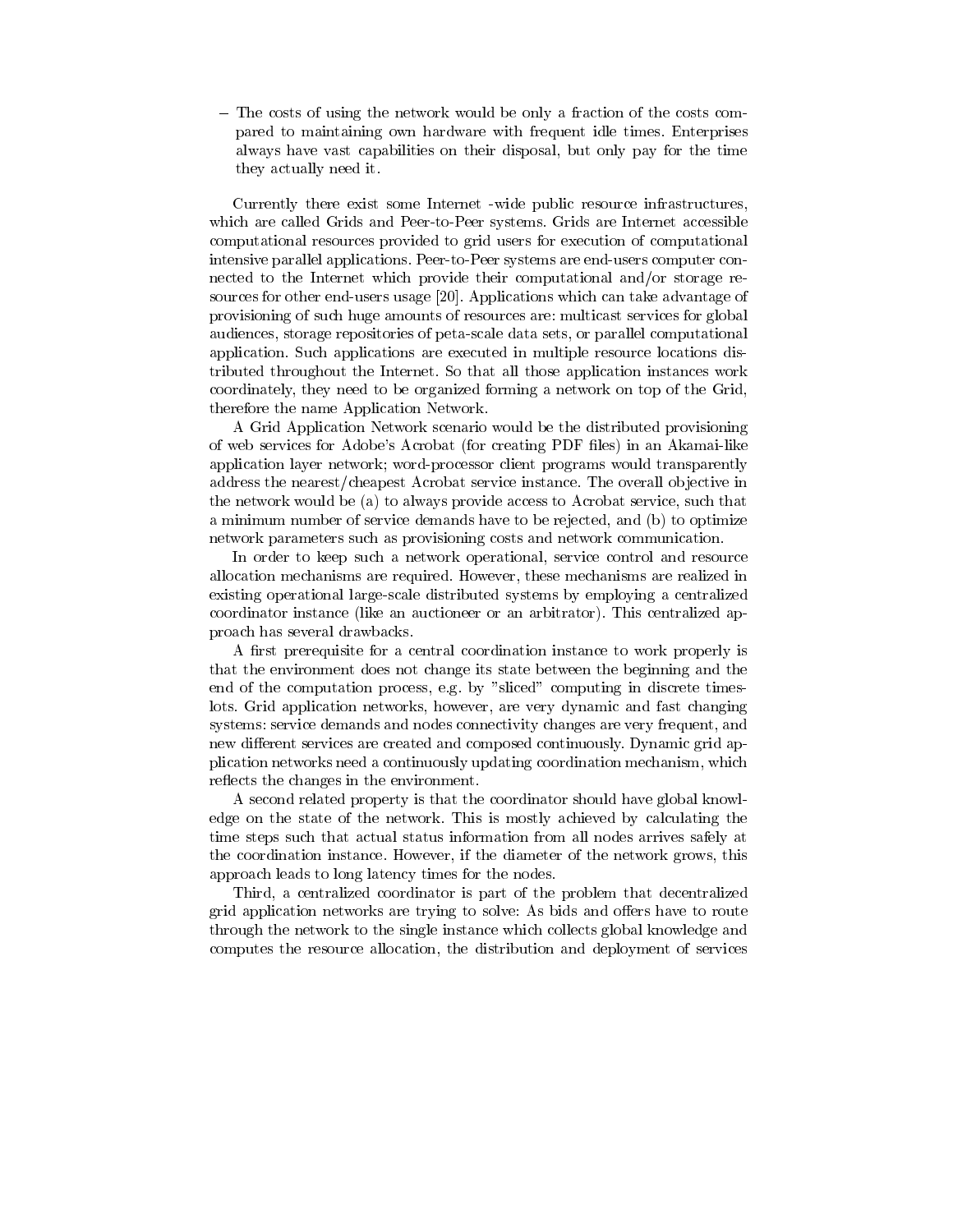throughout the network is counteracted This is currently not a problem as the control information is small compared to the allocation data itself, but may increase when the principle is applied to more and more application areas

These drawbacks lead to the search for a truly decentralized coordination concept which is able to allocate services and resources in realtime without a dedicated and centralized coordinator instance This concept should on one hand be able to cope with technical shortcomings like varying amounts of memory and disk space internet connection speed and sporadic appearance and disap pearance of the services On the other hand it is desirable that the network as a whole shows optimised behavior with regard to low overhead communica tion, short computation times, pareto-optimal resource allocation. In addition to that, the coordination concept should avoid the so-called over-usage of shared resources the transition of the transition  $\mathcal{A}$  . The transition of the transition of the transition of the transition of the transition of the transition of the transition of the transition of the transition of the tr which can lead to the networks collapse collapse collapse collapse collapse collapse collapse collapse collaps

Recent research in Grid computing has also recognized the value of price gen eration and negotiation, and in general economic models for trading resources and services and the regulation of supply and demand of resources in an increas ingly large-scale and complex Grid environment. Examples are the  $Nimrod/G$ Resource Broker and the GridBus pro ject

As a free-market economy is able to adjudicate and satisfy the conflicting needs of millions of millions agents proposed to an all the interesting to evaluate if this decentralized organizational principle could also be used for coordination of grid application networks. In the remainder of this article, we first introduce a decentralized economic concept for coordination, the Catallaxy, and describe the CATNET project. The following section describes money and message flows in the grid application network economic model, both with a centralized (baseline) and a decentralized implementation The article closes with some preliminary results and an outlook on the applicability of the concept to various domains

### $\overline{2}$  Decentralized Economic Coordination- the Catallaxy Paradigm and the CATNET Project

In grid application networks, different types of resources can be scarce such as storage, bandwidth, and CPU cycles. Optimization criterions for allocating these resources can be based on cost-efficiency, performance or a combination of parameters. In this work, our goal is to develop a simulator, which allows to experimentally compare two main resource allocation strategies A centralized approach in which decisions are taken centrally and a decentralized approach where local agents negotiate resources using economic models

 $\mathbf{r}$  coordination approach and  $\mathbf{r}$  and  $\mathbf{r}$  approach approach approach approach approach approach approach approach approach approach approach approach approach approach approach approach approach approach ap systems consisting of autonomous decentralized hard- or software devices, which is based on constant negotiation and price signaling between the devices The mechanism is based on efforts from both agent technology and economics, namely agence computational economics is developed to develop new technical possibilities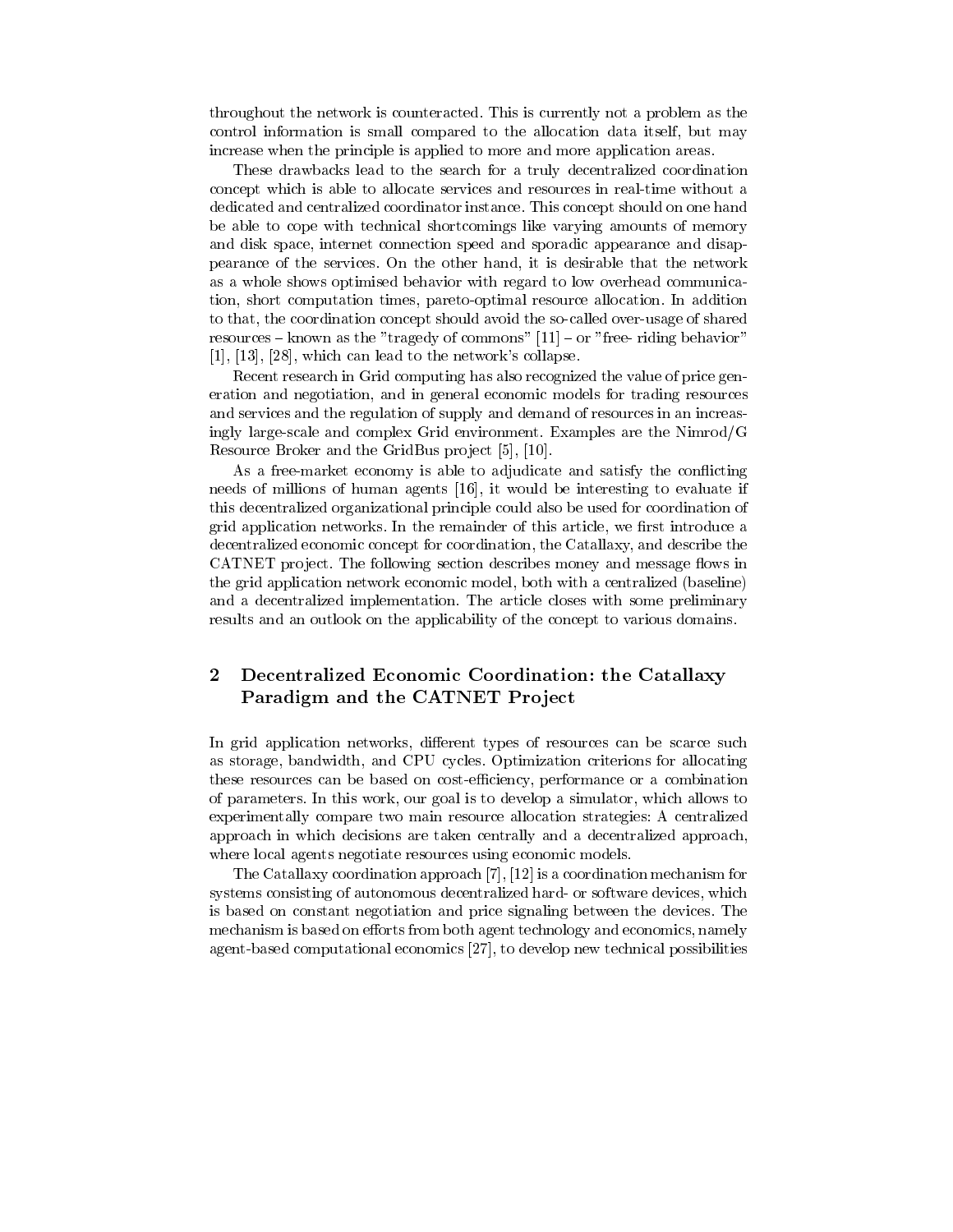of coordinating decentralized information systems consisting of autonomous soft ware agents. The software agents are able to adapt their strategies using machine learning mechanisms and this constant revision of strategies leads to a co evolution of software agent strategies, a stabilization of prices throughout the system and selfregulating coordination patterns The resulting patterns are comparable to those witnessed in human market negotiation experiments

Earlier work in computer science has used economic principles for resource allocation in operating systems, packet routing in computer networks, and load balancing in distributed computer systems population in distributed systems approaches rely. on using a centralized auctioneer and the explicit calculation of an equilibrium price as a valid implementation of the mechanism A successful implementa tion of the Catallaxy paradigm for a distributed resource allocation mechanism promises the advantage of a more flexible structure and inherent parallel processing compared to a centralized, auctioneer- based approach.

The goal of the CATNET project is thus to evaluate the Catallaxy paradigm for decentralized operation of grid application networks in comparison to a base line centralized system. For the evaluation of the overall success of the control mechanism, we will use the "maximum social welfare-criterion", which is the sum of all utilities of the participating nodes  $|z - \rho|$  is constructed balances both  $\sim$ costs and revenue incurred by the nodes and allows comparing different variants of the Catallaxy and baseline implementations

Social welfare maximizing solutions are a subset of "Pareto-efficient" ones; once the sum of the payoffs is maximized, an agent's payoff can increase only if and the resource allocation ecoes  $\mathbf{I}$  and  $\mathbf{I}$  are so that resource allocation ecoes  $\mathbf{I}$ an agent adds to the revenue, while communication cost, measured as the ratio of data to control bandwidth consumption adds to the costs Increasing performance and decreasing communication in the whole network thus directly computes to relatively maximize social welfare As this property also holds for local optima of the solution space, "social welfare" is considered to be the main, but not the only evaluation parameter Other evaluation parameters will be the network traffic and service access latency.

### Money and Message Flows in the Grid and Application Network

The lifecycle of a grid application network can be divided in two phases, the deployment and the allocation phase

The goal of the deployment phase is the initial positioning of new resources services and service copies We assume that the deployment phase has already been carried out and services are initially located in the network Deployment can also be economically modeled, as self-interested service deployers compete for existing resources where services are to be placed, and utility-maximizing resource providers compete for the provisioning of promising new services

The allocation phase, which is in the main focus here, changes resource allocations during the runtime of the network, meaning a re-allocation of the initial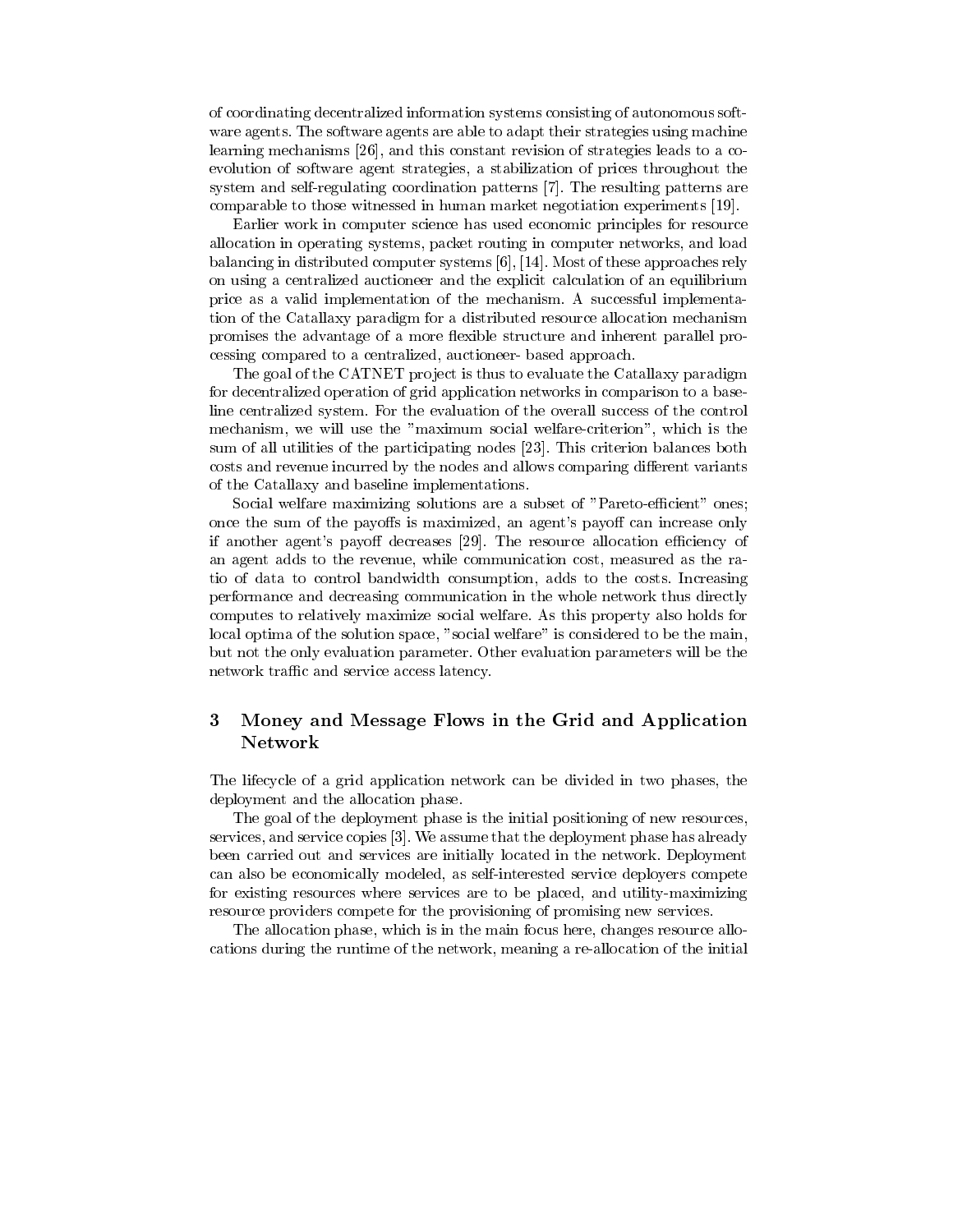positions found in the deployment phase During the runtime of the network software agents in the network nodes buy and sell access to network service copies using a heuristic and adaptive negotiation strategy Changes in prices for certain services reflect changes in the supply and demand situation, which are propagated throughout the network Both client and service provider agents will adapt their strategies about where to buy and sell based on the received information, and thus continuously change the state of the network.

#### $3.1$ The CATNET Network Simulator

CATNET is a simulator for a generic grid application network  $(GAN)$ . This  $GAN$ simulator is implemented on top of the JavaSim network simulator. It can be configured to simulate a specific GAN, such as a content distribution network or Peer-to-Peer network. Different agent types can be instantiated, namely clients, resource agents, and service agents. Network resources to be allocated encompass service access, bandwidth and storage.

JavaSim is a component component based components components and components in the component paper It is a discrete event simulator targeted at networking research that provides support for simulation of real network topologies and grid application services i.e. data and control messages among application network instances.

JavaSim has been built upon the notion of the autonomous component pro gramming model. Similar to  $COM/COM+$ , JavaBeans, or  $CORBA$ , the basic entity in JavaSim are components, but unlike the other component- based software packages/standards, components in JavaSim are autonomous. Having been developed entirely in Java, reusing the code has been easy.

For the purpose of network modeling and simulation, the model defines on top of the autonomous component architecture a generalized packet switched network model. It describes the generic structure of a node (either an end host or a router) and the generic network components, which can both be used as base classes to implement protocols across various layers

The CATNET application simulates two main control mechanisms for net work coordination: a "baseline" control mechanism and a "catallactic" control mechanism The baseline control mechanism computes the resource allocation decision in a centralized service/resource provider. The catallactic control mechanism has the characteristic that its resource allocation decisions are carried out by selfinterested agents with only local information about the environment Each agent has a resource discovery facility and a negotiation strategy module The following class types are defined:

- Client: a computer program on a certain host, which needs access to a web service to fulfill its design objectives. The Client  $(C)$  tries to access that "service" at an arbitrary location within the computer network, use it for a defined time period, and then continues with its own program sequence. Client programs run on a connected network "resource".
- Service: an instantiation of a general application function, embodied in a computer program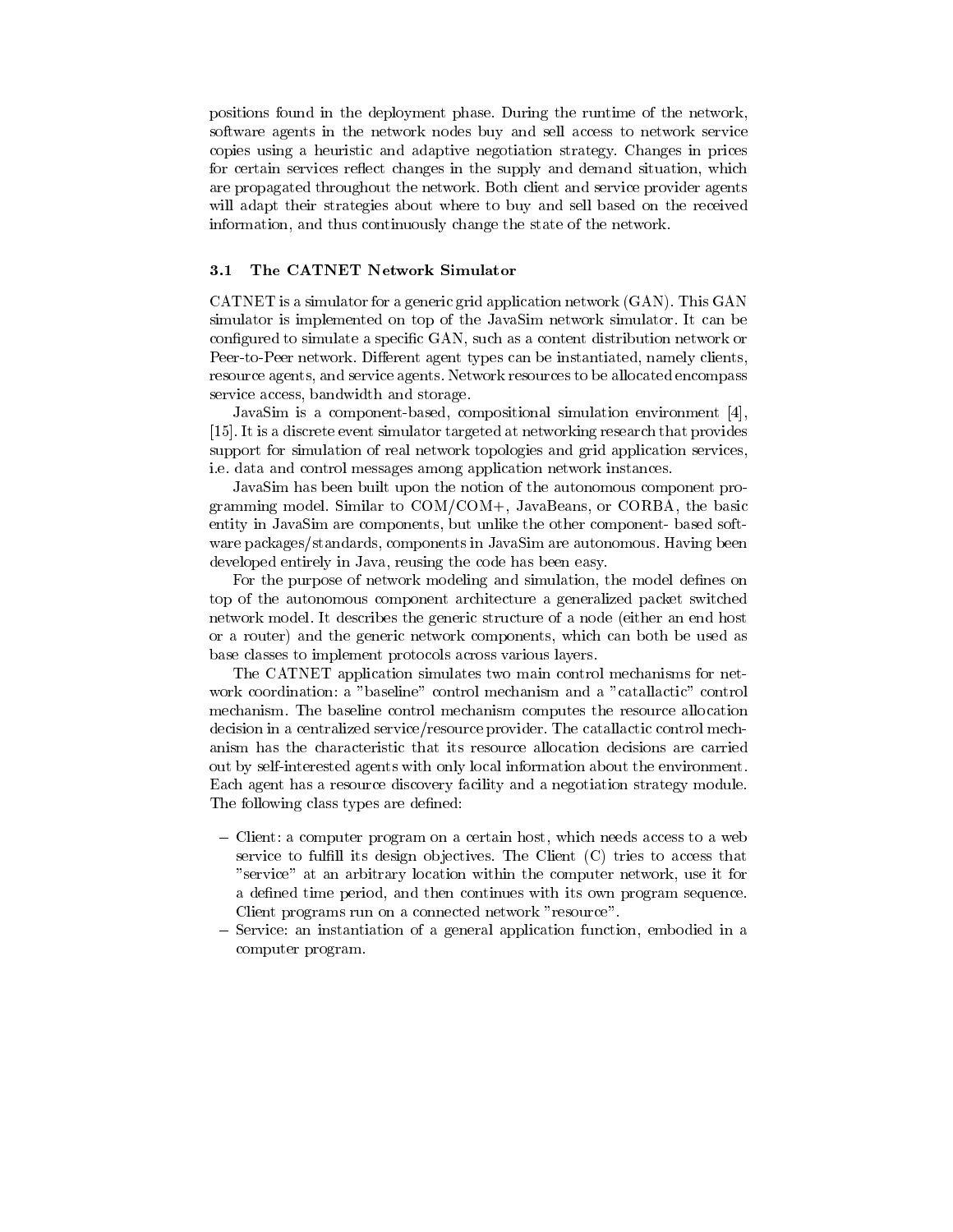- $-$  Service Copy: one instance of the "service". The service copy  $(SC)$  is hosted on a "resource" computer, which provides both storage space and bandwidth for the access of the service
- Resource: a host computer, which provides a limited number of storage space and access bandwidth for service transmission. Resources  $(R)$  are connected to each other via dedicated network connections
- Network Connections: These connections are intended to be of equal length and thus of equal transmission time and costs

The trace collection of the simulation execution is done via a database for processing at a later stage after the simulation

### 3.2 Message Flows in the Baseline Model

In order to simulate different control mechanisms we first consider the baseline system as a special case of the generic catallactic control mechanism. Through configuration in input scripts, different behavior of the simulator can be set up. As a consequence, the comparison of simulation results should become easier to control and the development efforts focus on a single, generic system.



Fig. 1. Money and Message Flows: Baseline Approach

As Fig. ?? shows, the centralized baseline mechanism employs a dedicated service coordinator (the master service copy,  $MSC$ ), which is known to the individual service copies

The client broadcasts a "request\_service" message on its network connections. Either the receiving resource  $(R)$  provides a service copy  $(SC)$  of the requested type or not. If a SC is available, the resource routes the request to that service copy adding its costs for storage and bandwidth consumption The SC directs the request to the Master Service Copy (MSC), provided with information about costs and the amount of the message's hop counter, i.e. the number of passed resources, indicating the distance to the requesting client.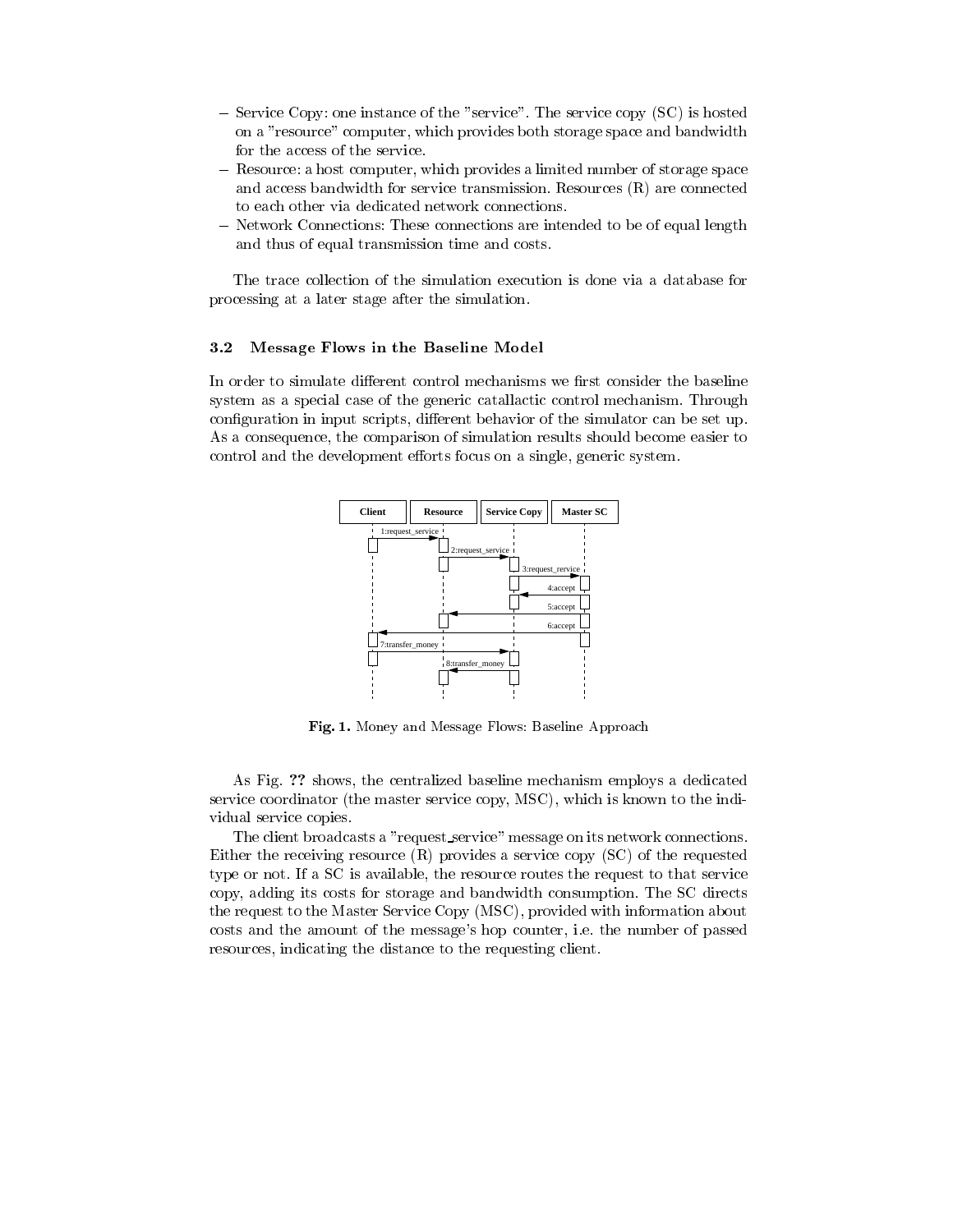Resource hosts  $(R)$  forward the received request independent of the successful detection of the service to their neighboring resource hosts increasing the message's hop counter. Using this procedure, all adjacent resources will be inquired. If the hop counter exceeds a given number, the message is discarded.

The MSC receives all the information from the  $R/SC$  pairs, is able to compute the costs of providing a service and sends back an accept/propose message revealing the "cheapest" SC to the client. In addition, it informs the selected  $R/SC$  pair. The resource allocates a timeslot and the  $SC$  provides the service.

Contracts have to be fulfilled; a re-negotiation of allocations is out of the project's scope. Right after the service has been provided to the client, the client sends the formerly agreed reward to the SC, which redirects the payment share for bandwidth and storage to its R host

#### $\bf 3.3$ Message Flows in the Catallactic Model

The Catallactic control mechanism has the characteristic that its resource allo cation decisions are carried out by decentralized SCs with only local information about the environment; see Fig. ??.



Fig - Money and Message Flows Catallactic Approach

Again, the clients send out a "service request" message on its network connections in a Gnutellalike fashion The receiving resource forwards the message to the neighboring resource hosts If the resource holds a SC of the requested type, the resource routes the request to it. In order to return a valid quote to the client, the SC has to inquire the resource about the provisioning costs by initiating a negotiation for bandwidth costs A successful negotiation allows the SC then to negotiate for the price for the provision of the service with the client like in a very shallow iterated contract net protocol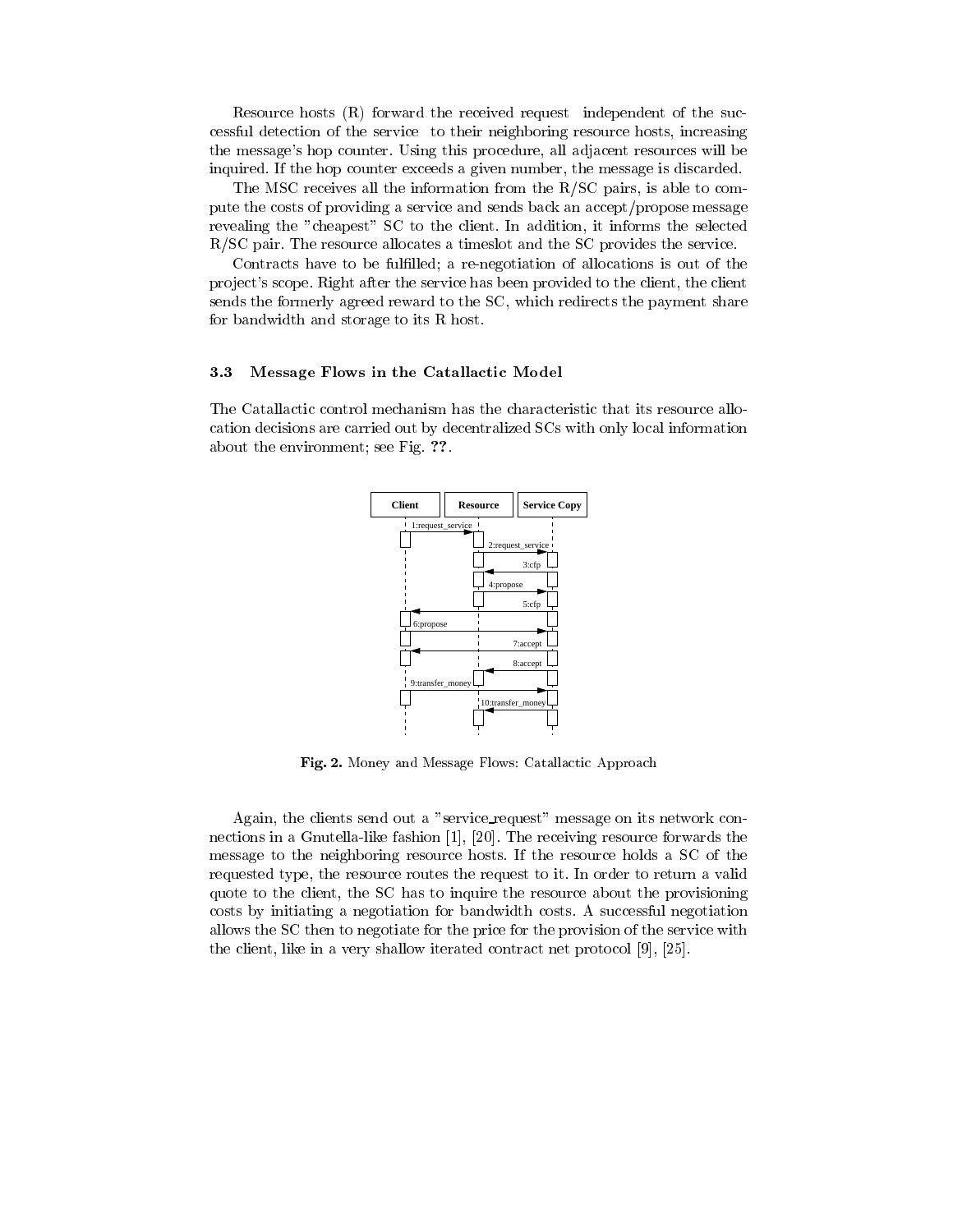The client orders all incoming proposals in its inbox and subsequently ne gotiates for service access It is guided in its strategy by the sub jective market price, which is computed from all price quotes the agent gets "from the market", regardless of the particular sender. If the initial offer price does not match within an interval around the market price, the negotiation will be discontinued. Otherwise, the agents will engage in a bilateral alternating offers protocol  $[21]$ until acceptance or final rejection of the offer.

An accept message from the client lets the SC confirm both negotiations (with the resource for bandwidth and with the client for service provision). The resource reserves bandwidth and the contracts are sealed. The service provision is mirrored by the according money flow. On the other hand, a reject message from the client immediately stops further negotiation and initiates a reject message from the SC to the resource

To maximize utility, the agents will change their initial offer prices, starting with demand and supply prices given in an input data script, according to the following scheme: Rs and SCs as sellers will lower their offer price by one money unit if the negotiation was not successfully finished. They will raise their initial price by one money unit after an offer has been accepted. The clients and SCs as buyers will change their initial prices vice versa

If a SC has been turned down several times (having sent propose messages but never received an "accept"), it will try to relocate to another resource. According to the major share of received request messages, measured by incoming connections, the SC will ask the neighboring resource host for a free storage slot. If that target resource is fully occupied, the  $SC$  will ask the second-often relay of request messages and so on. If successful, the SC initializes a new instance at the target resource host and deletes the old instance. The overall effect is that SCs move themselves around the network in the physical direction of the demand. In the baseline approach the SC wanting to relocate sends a query message to the MSC, who will inform the SC about where to relocate to.

One of the goals of the CATNET project is the setup for a network simulator which can simulate different coordination models. This article shows how centralized and decentralized coordination can be supported with a relatively simple addition to the negotiation protocol, so that comparable results are produced. The findings can be visualized using NAM  $[17]$ ; the contract of the contract of the contract of the contract of the contract of

The final evaluation whether the baseline or catallactic mechanism receives better results has not been made yet This result will be achievable in the last project phase in spring 2003. For the time being, the CATNET simulator in itself already allows investigation into allocation and messaging behavior in grid application networks

If CATNET is successful with regard to the Catallactic control mechanism allocation and scheduling questions in other decentralized network domains like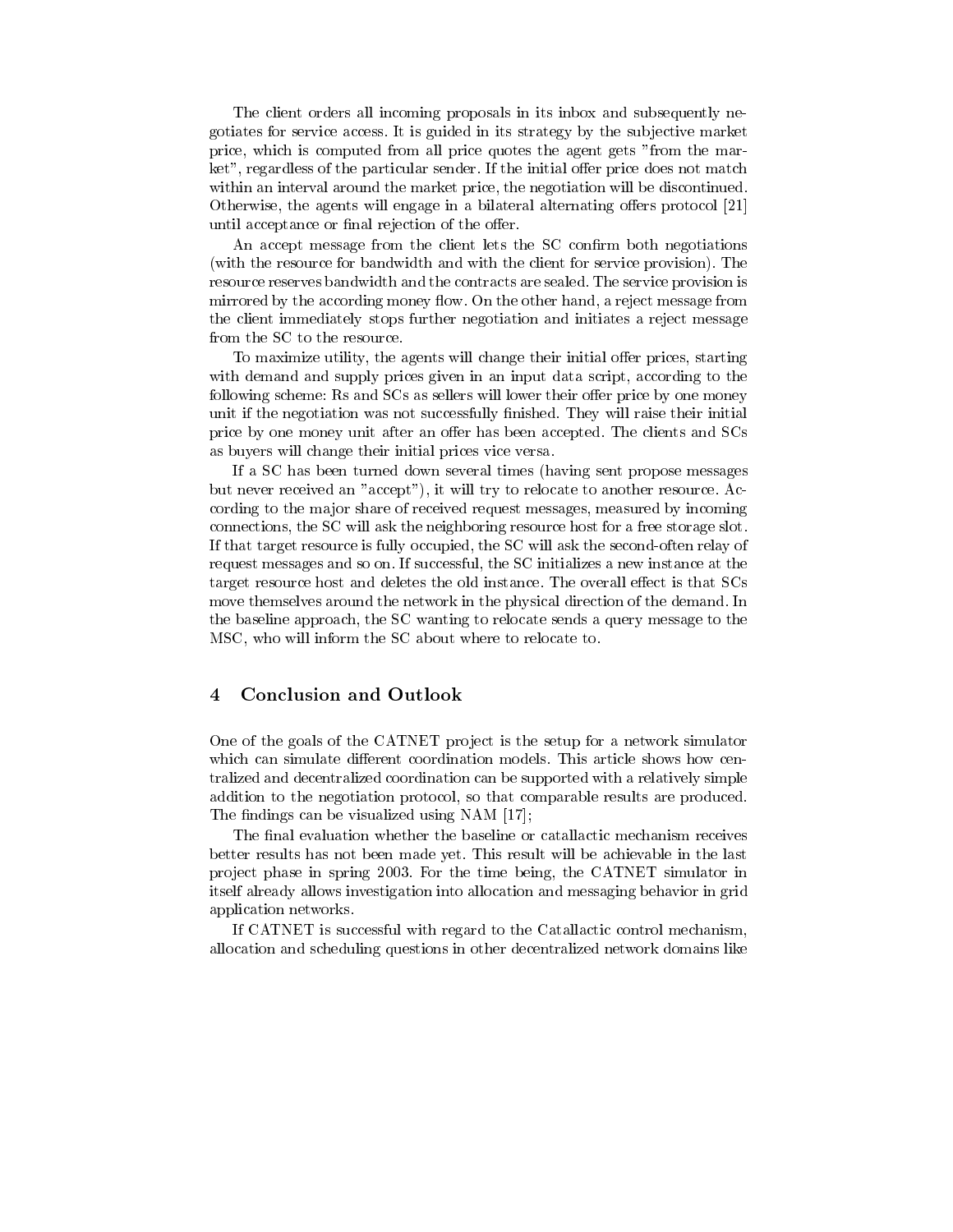hospital logistics factory logistics or adaptive supply chain management  $\mathbf{r}$  also be targeted also be targeted also be targeted as  $\mathbf{r}$ 

In our view, CATNET stands at the very beginning of research into Catallactic Information Systems. In Fig.  $\mathsf{??}$ , we have indicated how future research work can be divided into the agent technology layer and an application-specific layer. Both are linked in a feedback loop. On one hand, the technology has to constantly (and imperfectly) model an ever-changing state of the application world. On the other hand, technology's results and the behavior of its single elements directly influence the application state by means of self-organization.



Fig. 3. Catallactic Information Systems

Future research will address the design of control institutions for large, open, and heterogeneous agent societies. These institutions should influence the multiagent systems to enable them to emergently develop towards a state of desirable global behavior where security trust and welfare are provided to all participants Our research and software is still in its early infancy but we hope to be able to provide a first "proof of concept" for Catallactic Information Systems in the domain of decentralized grid application networks

### References

- Adar E- Huberman B-A- Free Riding on Gnutella- First Monday http www- rstmonday-dk issues issue -
- Anderson D-P- Kubiatowicz J- The Worldwide Computer- Scienti c American edus, et es set en en en en troncomment and an energy-comment and papers-
- , are navarro L- in the same of the interest in the second complete the sample contract the second complete that Deployment- nd IEEE Conference on Local Computer Networks-Tampa Fla- 2001.
- Breslau L- Estrin D- Fall K- Floyd S- Heidemann J- Helmy A- Huang P-McCanne S- Varadhan K- Xu Y- Yu H- Advances in Network Simulation-IEEE Computer  - http ceng-usc-edu helmy vintcomputer magarticle-pdf-
- Buyya R- Abramson D- Giddy J- A Case for Economy Grid Architecture for service Oriented Grid Computing-International Heterogeneous Computingputing Workshop (HCW), 2001.